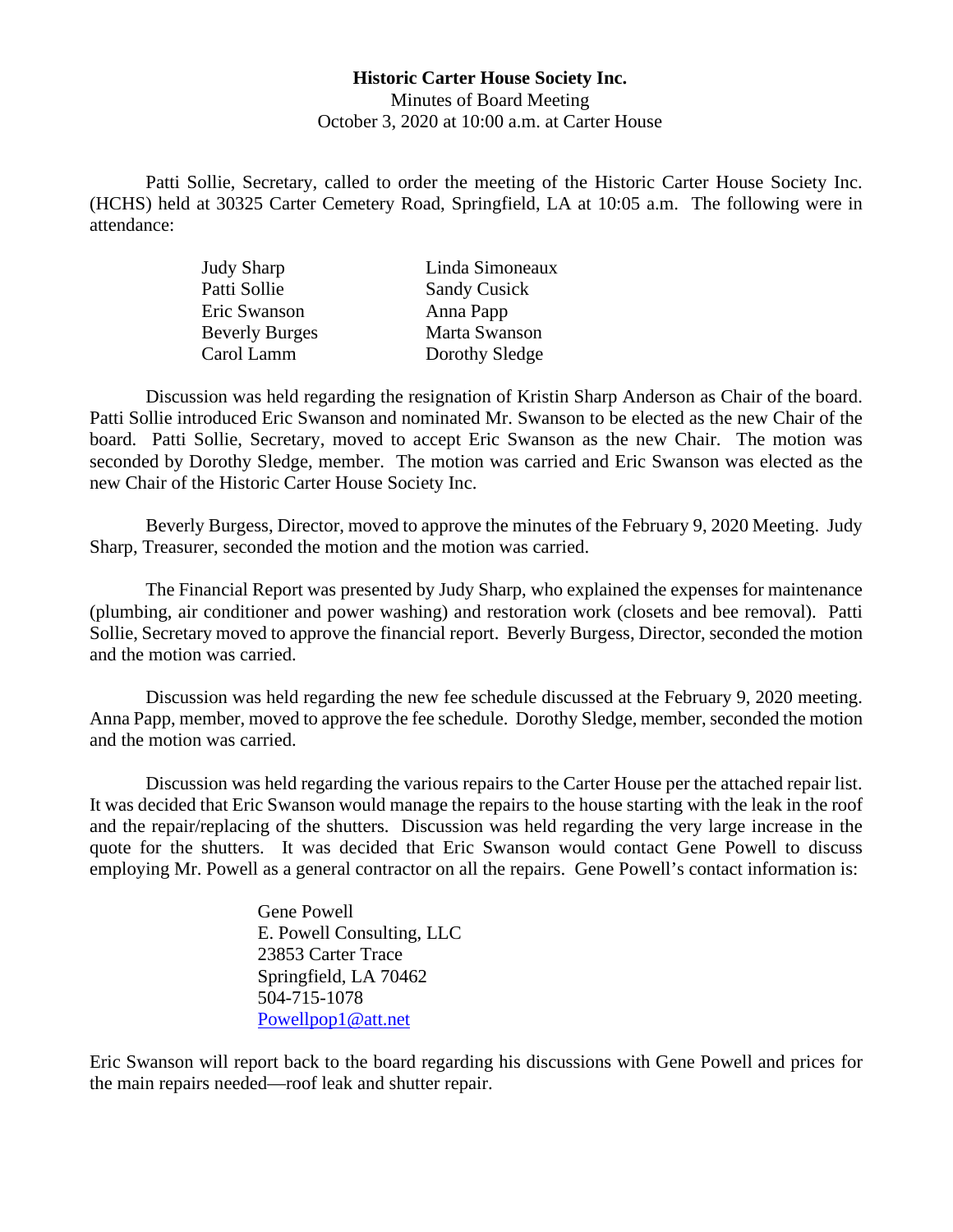Discussion was held regarding the Christmas Open House. It was discussed that December  $6<sup>th</sup>$ and December  $13<sup>th</sup>$  should be dates for the Open House. However, there is a tentative rental for the  $6<sup>th</sup>$ so Judy Sharp will contact the potential rental and give them until Wednesday, October  $7<sup>th</sup>$  to decide and the board will either schedule or not schedule December 6<sup>th</sup> for an open house depending on the response. Linda Simoneaux will contact the Head Start (Melvina) to see if they can and want to have a Santa day (possibly December 11<sup>th</sup>) for the students. She will report back to the board. Anna Papp will contact a friend of hers regarding being Santa and will report back to the board.

Discussion was held regarding decorating the house for Christmas and all in attendance want to help. Rooms were assigned per the attached. It was agreed that the decorations need to be in place prior to Thanksgiving for the rental of December 5<sup>th</sup>. Beverly Burgess will contact the fire department and request their help to bring the decorations down again this year and will report back to the board.

Discussion was held regarding advertising for the Open House. Patti Sollie agreed to make flyers when the dates were confirmed. It was decided that we would attach flyers to the mailboxes in the Carter Plantation neighborhood. Also, we will attempt to get the flyers up in stores in the Springfield, Ponchatoula and Hammond areas. Sandy Cusick agreed to contact Country Road about getting the Open House advertised and/or put on the calendar in the magazine. Eric Swanson agreed to contact Jonathan ("JT") Taylor at the Livingston Parish Tourist Information Center about get the flyers in the center.

It was decided that we would not have a Teddy Bear Tea as discussed at the February 9, 2020 meeting due to COVID-19 but will revisit this at a future date.

Discussion was held about a New Year's Eve party and it was decided that Patti Sollie would reach out to Linda Mundinger and the social committee for a decision.

Discussion was held about a possible Mother/Daughter tea to be held around Mother's Day. This discussion of this event was tabled until after the Christmas Open House.

Discussion was held about a possible Cemetery Stroll to be held in March. Patti Sollie will obtain the information of the contact at the cemetery from Beverly Burgess and discuss the possibility of such an event with the contact. Further discussion of this event was tabled until more information could be obtained.

Discussion was held about a possible Wine and Beer Tasting event in April. Martz Swanson agreed to contact various vendor's and obtain information about the logistics of such an event. Further discussion of this event was tabled until more information could be obtained.

Sandy Cusick suggested that we host a Kentucky Derby party complete with hats and mint juleps. The Derby will be May 1, 2021. Marta Swanson indicated that she had a contact with Sony and she will contact this person to get details about using/renting a blow up projection screen. Further discussion of this event was tabled until more information could be obtained.

Anna Papp suggested a small crafts fair to be held in November and she will look into the possibilities of this event further and report to the board. Patti Sollie suggested that the Carter House have a booth that will sell t-shirts, ornaments, bags, etc. Patti Sollie agreed to look into the price of such items. Further discussion of this event was tabled until more information could be obtained.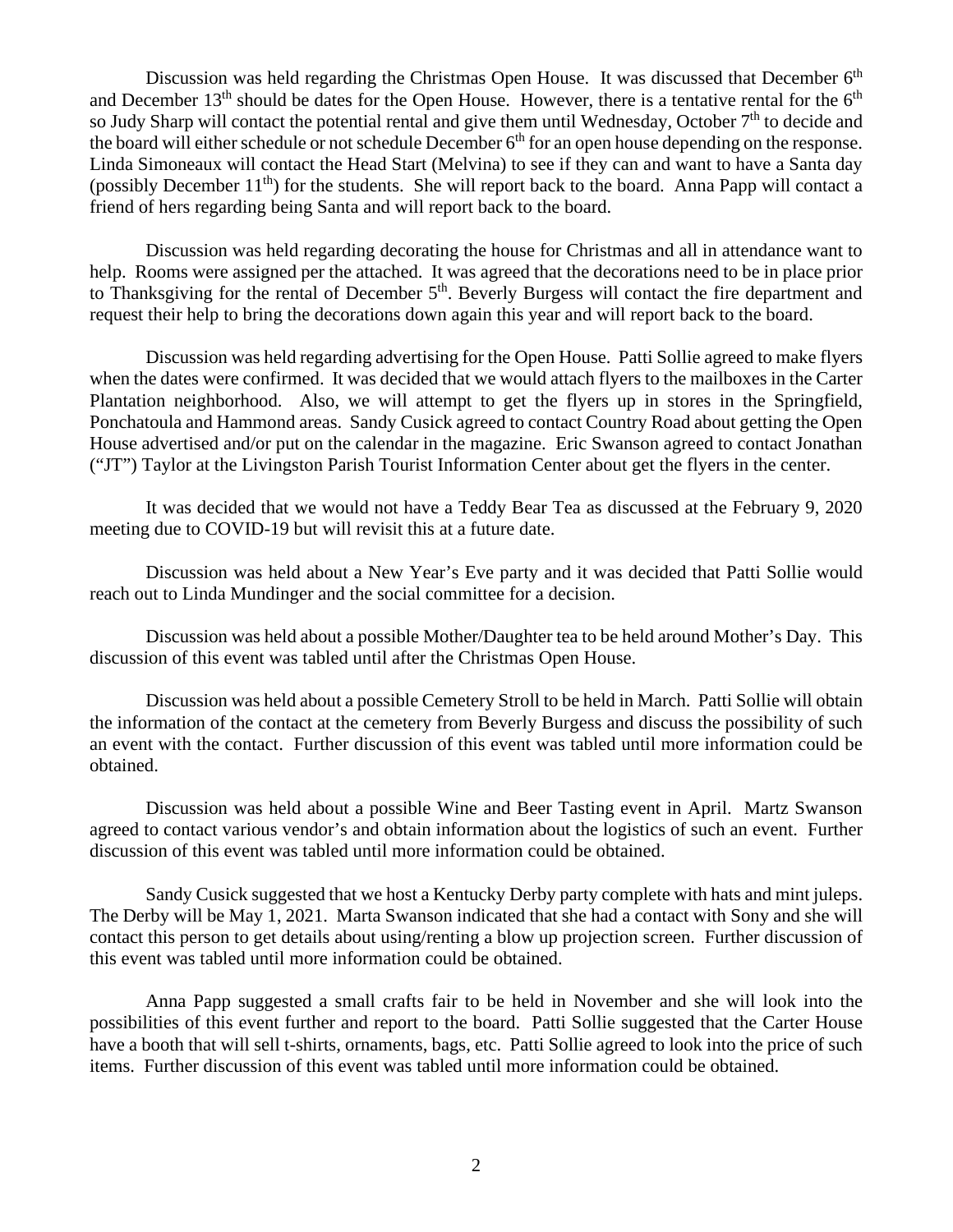Discussion was held a possible Scavenger Hunt in June. There was a previous event, but the participants were a bit aggressive in driving around the neighborhood. It was decided that, if such event is held, no cars will be used but it will be a golf cart only event. Further discussion of this event was tabled until after the Open House.

Discussion was held regarding Game Nights (both adult and family). Patti Sollie will get with the social committee and report back to the board.

Judy Sharp will contact the Secretary of State and make the change regarding Eric Swanson and Chair and change Patti Sollie's address.

Judy Sharp has contacted the woman who handles are website to obtain log in information but has not heard from her. Her contact information is:

> Amber Narro Red Dragon 985-5500

Judy Sharp will share this information with the board.

Patti Sollie will contact the Shelley Simmons who set up the Facebook account to obtain log in information. Her contact information is:

> Shelley Simmons 225-953-3851 [info@shelleysells.com](mailto:info@shelleysells.com) or [shelley-simmons@hotmail.com](mailto:shelley-simmons@hotmail.com)

Patti Sollie will share this information with the board.

Marta Swanson offered to set up the Carter House with an Instragram account. She will report back to the board after this is completed.

Judy Sharp will contact the First Bank & Trust and obtain new signature cards to include Eric Swanson and Patti Sollie and, after signing, Judy Sharp will return the signature cards to the bank.

Discussion was briefly held about brochures to give to the Tourist Information Center. Patti Sollie will work on some ideas and present them to the board at a future meeting.

Discussion was held regarding upcoming rental opportunities for the Carter House and the pool house. Judy advised that she is showing the house this weekend and will report back to the board regarding this opportunity. Future rental for the Carter House are as follows:

> October  $31^{st}$  – Linda Mundinger December  $5<sup>th</sup>$  – Angele Pearce for her annual Christmas Party December  $6<sup>th</sup>$  – Someone name Meghan has contacted Judy but no firm rental agreement December  $6<sup>th</sup>$  – Open House if no rental December  $13<sup>th</sup> -$ Open House